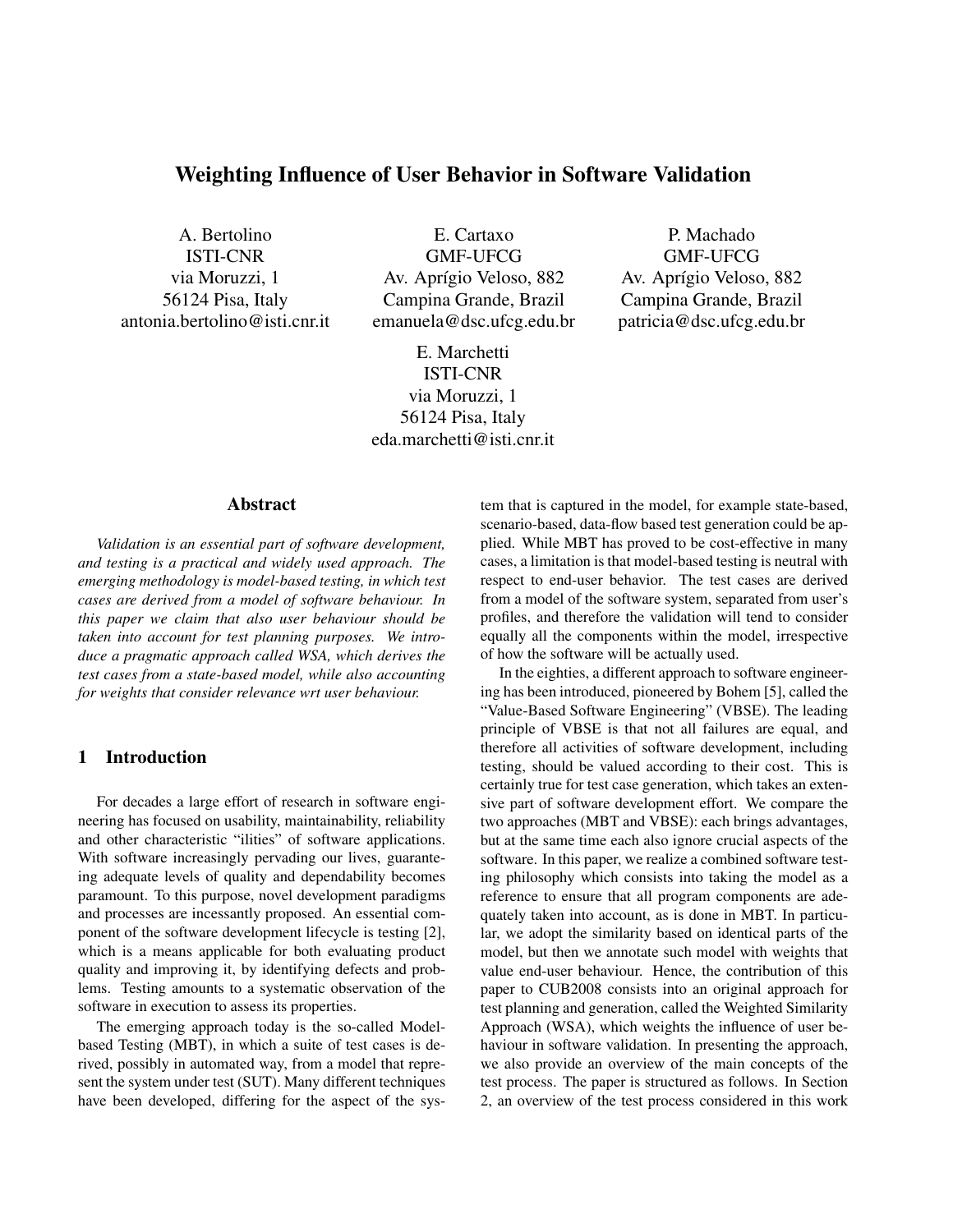is presented. In Section 3 the main concepts or value based software engineering are highlighted. In Section 4, our approach is introduced. An example of the application of our approach is presented in Section 5. Related works are presented in Section 6. Conclusions and future plans are drawn in Section 7.

## 2 Test Process Overview

Software testing is an integrated and significant activity during the whole software life cycle. Good practice suggests to account for test planning and management since the early stages of software development, during requirements analysis, and to proceed with its organization and refinement systematically and continuously during the entire development process down to the code level.

The process regulating the testing activities can vary and depends strictly on the adopted development lifecycle model; anyhow the main phases of a test process can be resumed in the following stages [3]:

- Planning: As for any other process activity, the testing must be planned and scheduled. Thus the time and effort needed for performing and completing software testing must be established in advance during the early stages of development.
- Test cases generation: According to the test plan constraints a set(s) of the test cases must be generated by using a (several) test strategy (ies).
- Test cases execution: Test cases execution may involve testing engineers, outside personnel or even customers.
- Test results analysis: The collected testing results must be evaluated to determine whether the test was successful (the system performs as expected, or there are no major unexpected outcomes) and used for deriving measures and values of interest.
- Problem reporting: A test log documents the testing activity performed. Anomalies or unexpected behaviours should be also reported.
- Post-closure activities: the information relative to failures or defects discovered during testing execution are used for evaluating the performance and the effectiveness of the developed testing strategy(ies) and determining whether the process development adopted needs some improvements.

Among the above mentioned phases this paper focuses mainly on the first two: test planning and test case generation. We pay particular attention to strategies for selecting the parts (functionalities) of the software products on which the testing must concentrate in order to avoid loss of time and effort. Generally this is a crucial aspect for software developers, which is often left to the intuition or expertise of the program managers or testers. Unfortunately wrong decisions in this contest can considerably increase the overall effort and time required for delivering a "good" product.

Here the focus of our proposal is to guide to appropriate testing choices since the first phases of development. To find applicable solutions, we adopted two important guidelines: maximizing usability and automation.

Concerning usability, what we propose is an easy-to-use and ready-to-apply approach, which minimizes as much as possible the required additional formalism or ad-hoc effort specific for testing purposes. These aspects are immediately translated into an increase in the cost of software testing, which is improbably accepted.

The second constraint considered is automation. The increasingly strict delivery time imposed by markets forces software developers to accelerate product development as much as possible. This often is translated into reducing the time devoted to for performing software testing, which is one of the most expensive activities of the development. Consequently the testing phase is partially skipped and the software products released in advance only because there is not enough time for testing them properly. One of the ways to pull down the overall testing time is to considerably increase as far as possible the automation in test cases derivation, execution and validation, thus reducing the manual labour.

Our contribution concerns the definition of an approach which supports the user both in the choice of the most important software elements, based on the foreseen user behaviour, on which the testing effort must be concentrated, and in the automatic generation of the appropriate test cases by using the available product specification.

# 3 Value Based approach

Value based software engineering has been introduced in 1981 with Boehm's Software Engineering Economics book [5] and has inspired the value based management movement in the early 1990 [4]. Its philosophy, is that "quality should not be a goal in itself in the absence of favorable economics". Since then, consideration for software-related value has expanded its scope and values have been incorporated deeply into successful developments process. The common purpose has been promoting the different considerations/measures/knowledges to the foreground so that the software engineering decisions could be guided and optimized by these values. Saying exactly once for all what "value" represents in this discipline is not possible. The referred numbers can be related to various topics. They can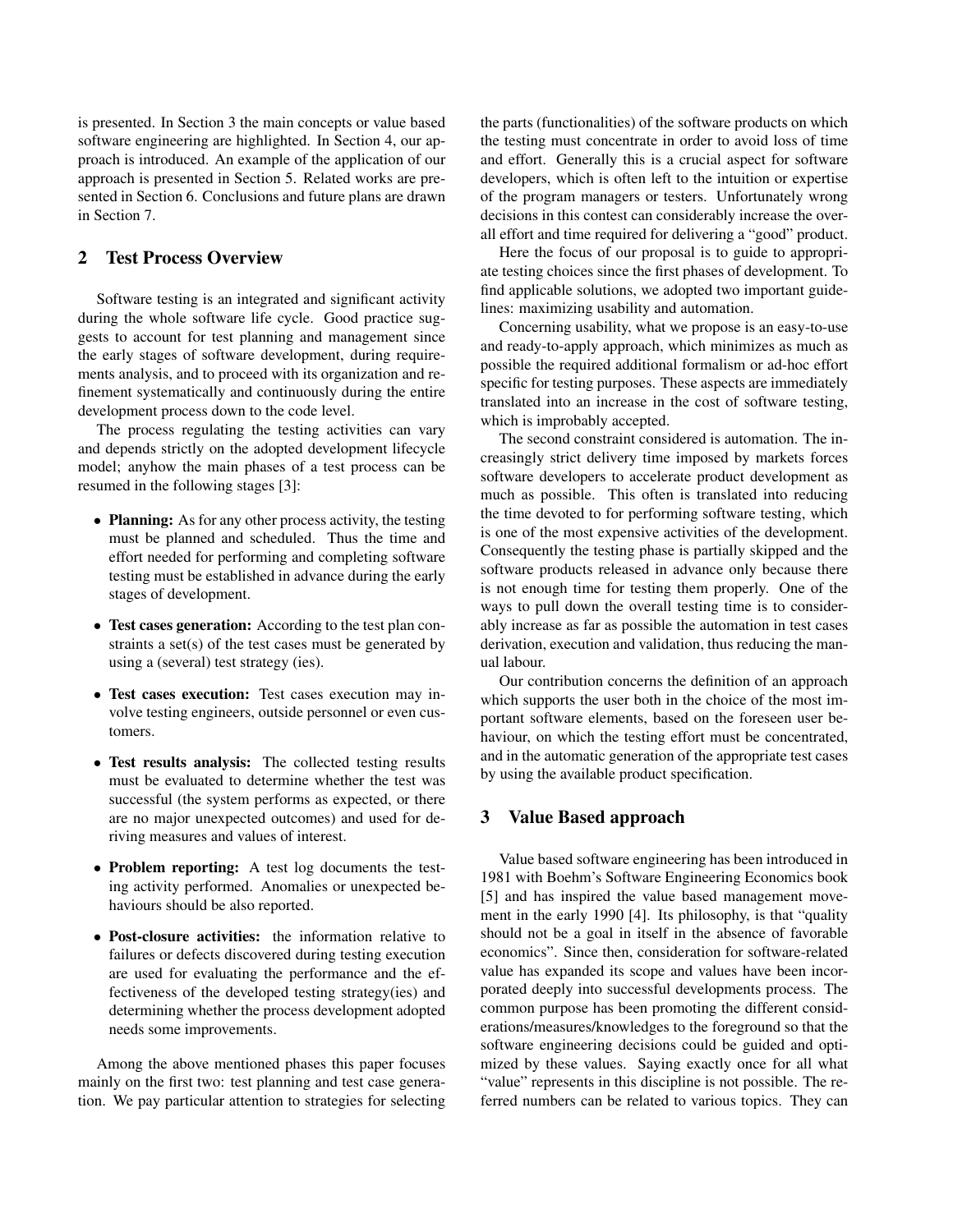represent the economical and financial aspect, they can be percentage or probability, they can represent abstract concepts as quality, availability, usability and so on.

In our approach values are the parameters or choices useful to adapt the test strategy and the test cases derivation to specific user needs and expectations. Generally the various system functionalities do not have the same "importance" for overall system performance or dependability, and the testing effort should be planned and scheduled accordingly. Different criteria can be adopted in order to define what "importance" means for test purposes, e.g., component complexity, or usage frequencies (such as in reliability testing [9]).

Often, these criteria are not documented or even explicitly recognized, but their use is implicitly left to the sensibility and expertise of the managers. The basic idea in our approach is that we ask test managers to make explicit these criteria, and we provide them with a systematic strategy in order to use such information for test planning. The main task is express for each functionality a value, belonging to the [0,1] interval, representing its relative "importance" with respect to the other functionalities. This value, called the weight, must be assigned in such a manner that the sum of the weights associated to all the children of one level is equal to 1; the more critical a functionality the greater its weight.

Several criteria for assigning the importance factors could be adopted. Obviously this aspect in the proposed approach remains highly subjective, more in the realm of expert judgment than mechanisable methods, but here we are not going to provide a quick recipe on how numbers should be assigned. We only suggest expressing in quantitative terms the intuitions and information about the peculiarity and importance of the different part of the system to be developed, considering that such weights will correspondingly affect the testing stage. In our intuition, that only empirical evidence from the strategy usage history can legitimate, we believe that the strategy should be robust enough to moderate deviations. However it is worth noting that the process of functionalities annotation implies a beneficial side-effect: for assigning the appropriate values, the manager are forced to reflect on the relative complexity of each functionality with respect to the context in which it is inserted. Consequently, they pay attention to the parts where problems could be more critical and become conscious of the importance of each node for the system development.

## 4 Weighted Similarity Approach

The main goal of this approach is to exploit the software engineering knowledge and experience to minimise the size of a test suite by keeping in it only the test cases that can be feasibly executed according to user behavior and resources available to the testing process. For this, we introduce the concept of *similarity* and we show how it can be used for test cases selection and generation. In particular, following the usability principle, the WSA approach is based on use case templates derived by applying a Model Based Testing (MBT) approach.

By observing a generated test suite, it is usually easy to detect a considerable number of redundant test cases [8]. Since they usually cover the same set of functionalities, these similar test cases can be excluded from the test suite, without compromising, for example, functionality coverage. Moreover, two test cases may be so similar that they only differ by a single execution step.

For handling redundancy, we define a systematic method for measuring the *similarity* among test cases. This value can be exploited for minimizing the test suite, i.e. keeping in it only the most different test cases for execution. For measuring the *similarity*, we consider the number of identical actions (of user or system) for each pair of test cases. For each identical action, one unit is added to the similarity value of that pair.

The details of this method are presented in [6]. Here we only summarize the main steps. In particular, to maximize coverage, the biggest test case is always chosen when one of two similar test cases need to be discarded. When they have the same size, one is randomly chosen.

The drawback of this strategy is that important test cases could be eliminated. For instance, a test case may be focused either on a frequent use (sub)-functionality, or on a very important functionality with respect to user needs or on critical path of the application. Since this strategy does not distinguish among the importance of test cases, crucial ones may be discarded. For this we integrate similarity method with a value based test strategy, thus the Weighted Similarity Approach. WSA foresees the test cases selection by prioritizing accordingly with the values set by the end user to each functionalities. The idea is that when choosing between two similar test cases to be discarded, the one that has a greater value is kept. In the original strategy, a random choice is performed when they have the same size. Therefore, we aim at testing suites that have the most different test cases and yet these are also the most important ones.

WSA uses the same use case document developed during requirement phase and provides facilities to the end user for setting the proper values to the different functionalities. From the use cases, a set of test cases are selected each one representing a flow in the use case. Even if the approach is not strictly related to a specific model based approach, in this paper for aim of simplicity refer to the representation presented by Nogueira and his colleagues in [10]. Figure 1 is an example.

Using such template the user can set the desired path coverage (i.e. amount of desired test cases) and provide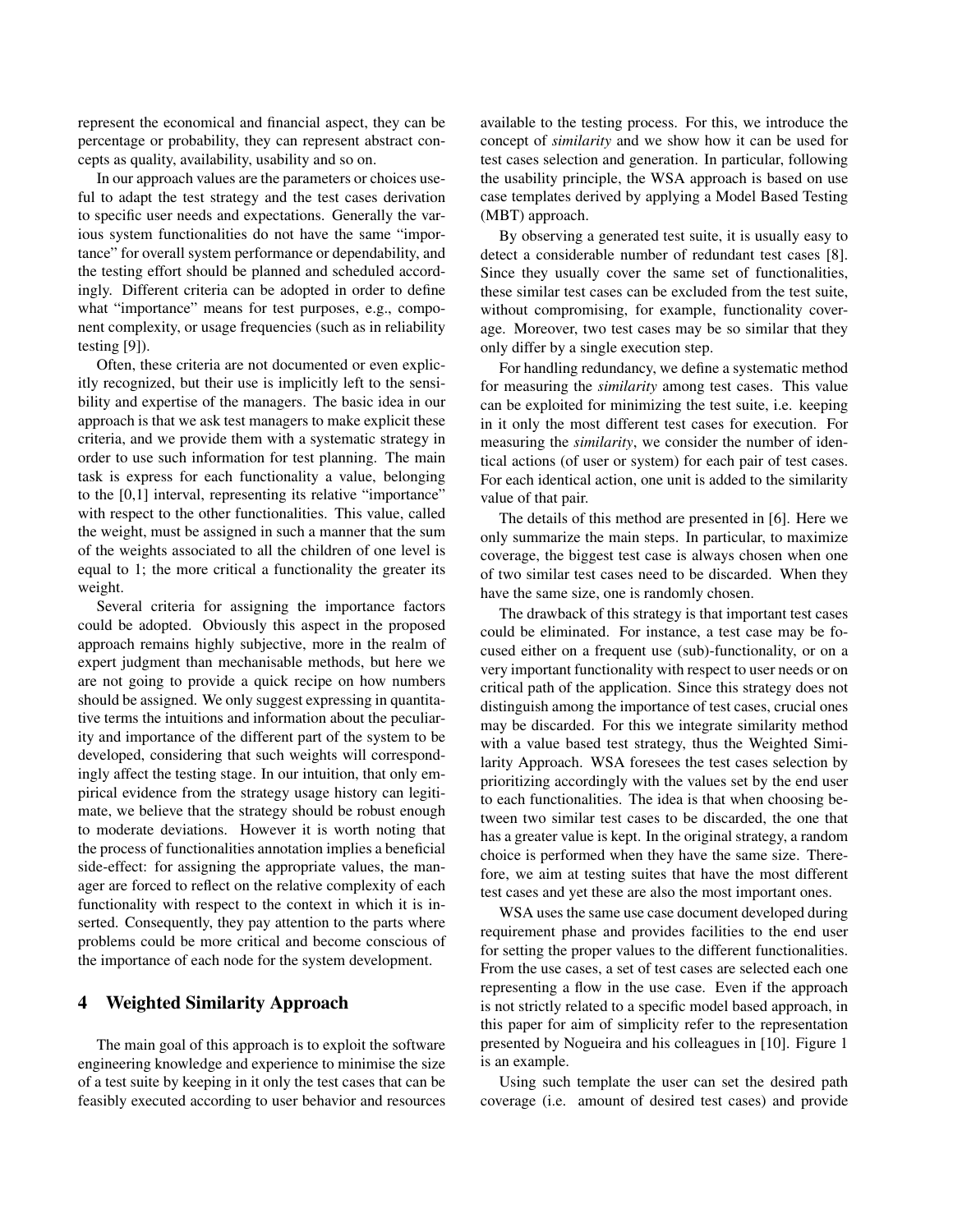the weights to be associated to each possible flow of the use case. Every flow represents one or more different test cases. In this paper, we consider that each weight indicates the expected frequency of use for a given flow. In summary, WSA approach foresees that user specifies the use cases by filling the templates and they assign weights to each flow specified in the template by taking in consideration that the sum of weighs for each flow of a branch is 1.

Giving the use case specification with weights assigned, test cases similarity and *final weight* for each flow is computed. Similarity between two test cases is computed as the number of common steps in the two test cases. The *final weights* of a test case is obtained by multiplying the attributed weight in their branches. As result, a weighted similarity matrix is built with test cases as columns and rows, where each element is defined as the similarity between two test cases divided by the weight of the test case of the row. Note that, the most similar test cases must be eliminated and the most important must be kept. For this, we balance the similarity with the weight of each test case.

In order to choose a test case to be removed, we look for the highest value in the matrix. This corresponds to a test case that is very similar to other test case and has a lower weight. If there is a tie, then the smallest test case must be eliminated. If there is a tie again, random choice is applied.

#### 5 Example: A Phonebook agenda

This section presents a simple example to illustrate the proposed strategy. In this example, we illustrate how use cases are specified by using the template defined by the Target tool [10]. Then the results obtained by applying the original and WSA are presented and discussed (Section 5.1 and 5.2 respectively).

The use case describes the creation of a new contact in the Contact list. In Figure 1, the main flow of this use case is presented. This flow represents an user that add a contact with success.

Figure 2 presents two alternative flows. The first one describes the scenario where the user can cancel the creation of the new contact. This happens in two cases: the form is opened (Step ID 2M) and the form is filled (Step ID 3M). The second flow describes the scenario where the new contact is not created because there is not available phone memory, this can happen when the user try to add the contact (after filling the form, that is, Step ID 3M).

By following the Step IDs, a graphical representation is automatically derived and used for test case selection. This model can also be used by test designers as an alternate view of the specified behaviour (this can be seen in Figure 3).

From Figure 3, we can see that after the user executes Step 2M, they can either execute Steps 3M or 1B. Also, from Step 3M, the user can opt for Steps 4M, 1C or 1B.



**Figure 1. Creating a New Contact - Main Flow**

| To Step:<br>Step Id                                | $(t$ o Steps $(\text{END})$ )<br>User Action                | System State            | System Response                                                                            |
|----------------------------------------------------|-------------------------------------------------------------|-------------------------|--------------------------------------------------------------------------------------------|
| $a$ step $($ $a$ id $($<br>$1B$ ) $idn$ )<br>flow» | $(aation p_{ress}$<br>Cancel.<br>softkey. actions)          | condition() conditions) | eresponse(The phone goes<br>back to My Phonebook<br>application<br>menu. response») step») |
|                                                    | not available phone memory))<br>From Step: (fromSteps (3M)) |                         | «flow(Description: (description(A new contact is not created because there is              |
| To Step:<br>Step Id                                | (to Steps (END))<br>User Action                             | System State            | <b>System Response</b>                                                                     |

**Figure 2. Creating a New Contact - Alternative Flows**



**Figure 3. Graphical Representation of the Behavior Model**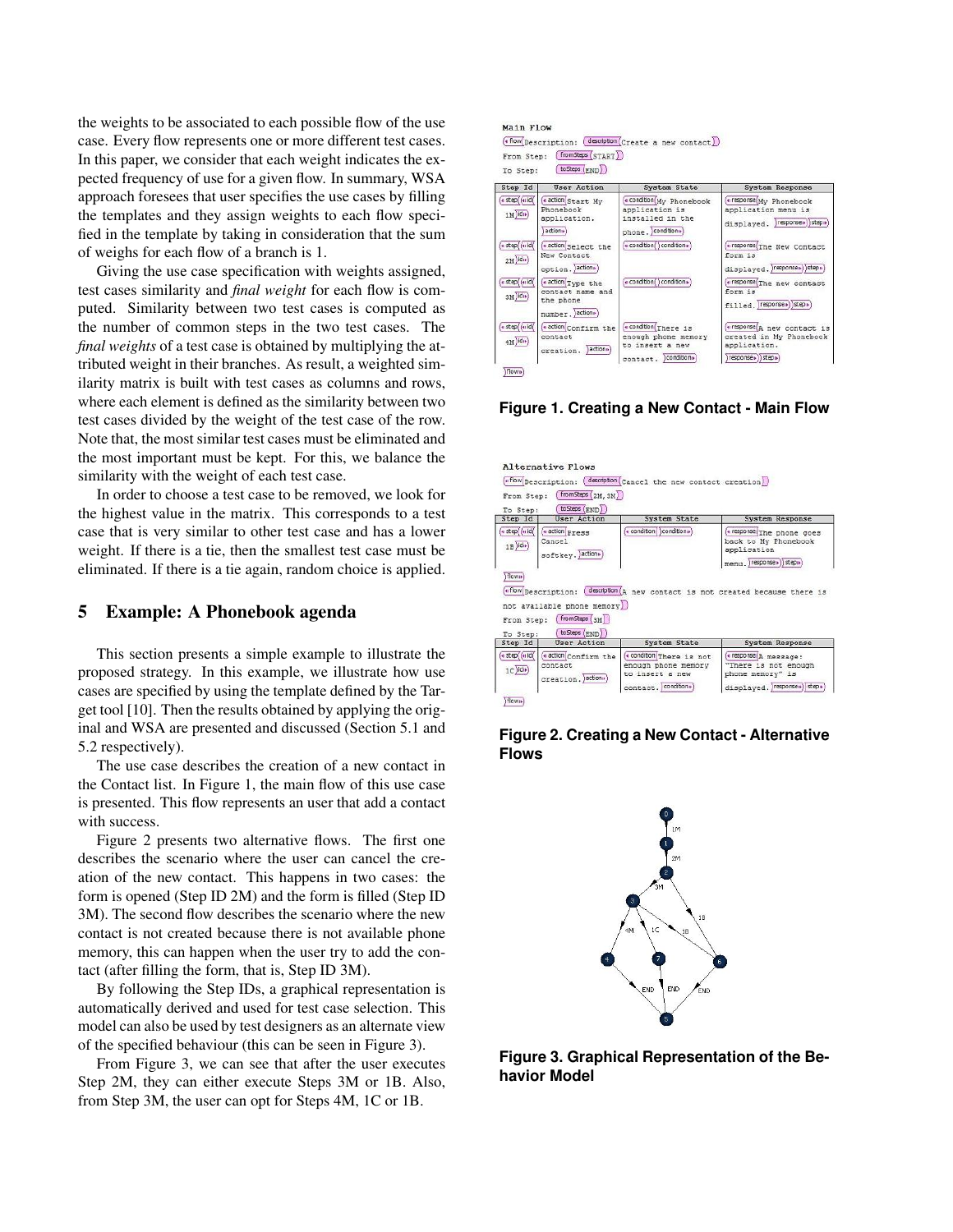From the graphical representation 3 , we can obtain 4 test cases (Figure 4)

| TC <sub>1</sub> | 1M 2M 3M 4M |
|-----------------|-------------|
| TC <sub>2</sub> | 1M 2M 3M 1C |
| TC3             | 1M 2M 3M 1B |
| TC <sub>4</sub> | 1M 2M 1B    |
|                 |             |

#### **Figure 4. Test Cases**

In the rest of this section we compared results obtained by applying Similarity and WSA. In both cases, we considered that we had resources to execute only 50% of test cases, i.e., only 2 out of 4.

## 5.1 Similarity Strategy - Results

From Figure 4, we have three very similar test cases: TC1, TC2 and TC3. By applying the original similarity strategy, two of these test cases are chosen to be removed whereas TC4 is kept (since it is the less similar). The choice between the similar test cases is random as they have the same size. In this case, let's assume that the final set is composed of TC3 and TC4, by removing TC1 and TC2.

#### 5.2 Weighted Similarity Approach - Results

Now, let's consider the weighted similarity approach. For this, we define weights for each branch that is originated by alternate flows after step 2M and 3M (Figure 5). In this case, this weight is related to the expected frequency of use. The goal is to keep test cases that allow for the best possible coverage of flows and steps that are going to be more frequently used in practice, making sure they are tested at this level.

By considering the weights, TC1 is now considered an important test case because it traverses steps 3M and 4M that have higher weights. So, this is now distinguishable from TC2 and TC3. Consequently, TC2 and TC3 are going to be removed.

Note that the main difference from the two approaches is that, by following the original one, we may discarded a very important test case to the user (TC1) depending on the random choice, whereas by the weighted strategy TC1 is always kept, guaranteeing that this important functionality will be fully tested.

Now, suppose that the new weights are showed in Figure 6. TC4 is the most important and less similar, so this must be kept in the test suite. TC1 and TC2 are the less important and are the most similar. Then, we keep TC3 and TC4 in the test suite.

See that, we have applied different weights (Figures 5 and 6) and obtained the best results.

| <b>BRANCHES</b> |                | Weights |
|-----------------|----------------|---------|
| 2M              | 3M             | 0,7     |
|                 | 1B             | 0,3     |
| 3M              | 4M             | 0.6     |
|                 | 1 <sup>C</sup> | 0,2     |
|                 | 1 <sub>R</sub> | 0.2     |

## **Figure 5. Weights**

|    | <b>BRANCHES</b> |     |
|----|-----------------|-----|
| 2M | 3M              | 0,3 |
|    | 1B              | 0,7 |
| 3M | 4M              | 0.3 |
|    | 1C              | 0.3 |
|    | 1B              | 0.4 |

#### **Figure 6. Weights**

# 6 Related Works

Model based Testing is an emerging approach for designing, specifying and deriving test cases and many approaches. Different techniques and approaches have been developed for covering the various aspect of software testing. We refer to [11] for a more complete overview of the most recent proposals. In this section, we only mention the approaches that mostly inspired the WSA proposal which combines Model Based techniques with Value Based approaches. In particular, concerning the former, we mainly focused on approaches for test suite reduction.

Usually available works for reducing the size of test suite are focused on 100% coverage criteria and does not take in consideration resources availability for scheduling and performing the test phase. For space limitation among them we only mention the proposal of Harrold et al. [7], which is based on a requirements traceability matrix. For each requirement a the test cases is defined. The aim is to reduce the test suite by guaranteeing that 100% coverage of requirements is preserved. The WSA approach aims to extend this view by join test reduction methodologies with values managements. For this WSA exploits the advantages of the similarity strategy, presented in [6] for test reduction. Similarity guarantees that when resources (time an effort) have to be properly distributed for test cases execution, only the different test cases are kept in test suite.

Considering the value based approach different proposals are in literature (see [4] as a reference). Among those that inspired the WSA approach one of the most widespread is the Musa's Software-Reliability-Engineered Testing (SRET) proposal [9]. Faults can be more or less disturbing depending on whether, they will eventually show up to the final user. Software testing should be focused on the *reliability*, i.e. the probability that the software will execute without failure in a given environment for a given period of